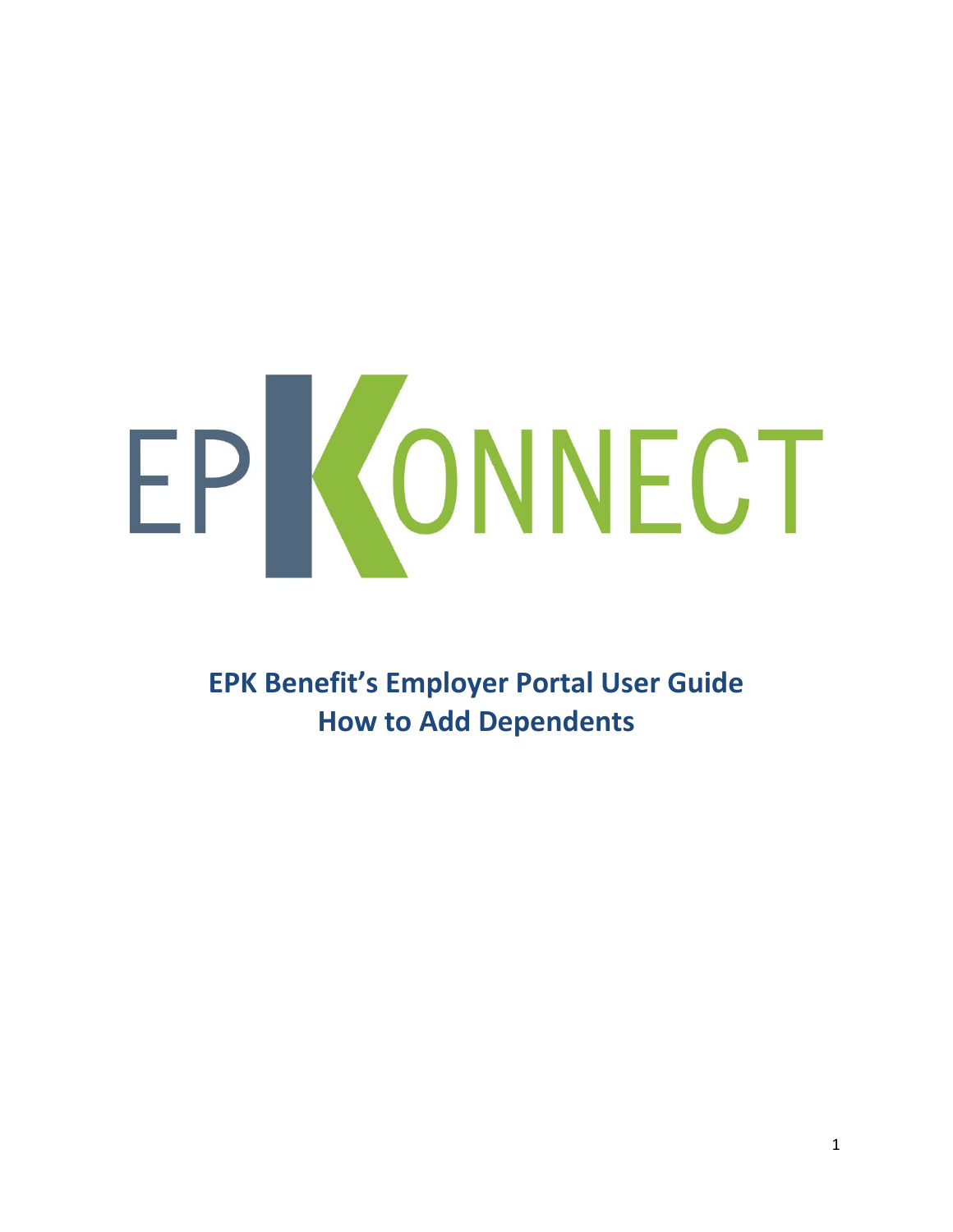## **Adding Dependents To An Existing Employee**

**If you wish to add a dependent to an existing employee, select Add or Change Employee Information**



**Next select Enroll New Employee/Modify Existing Employee Information**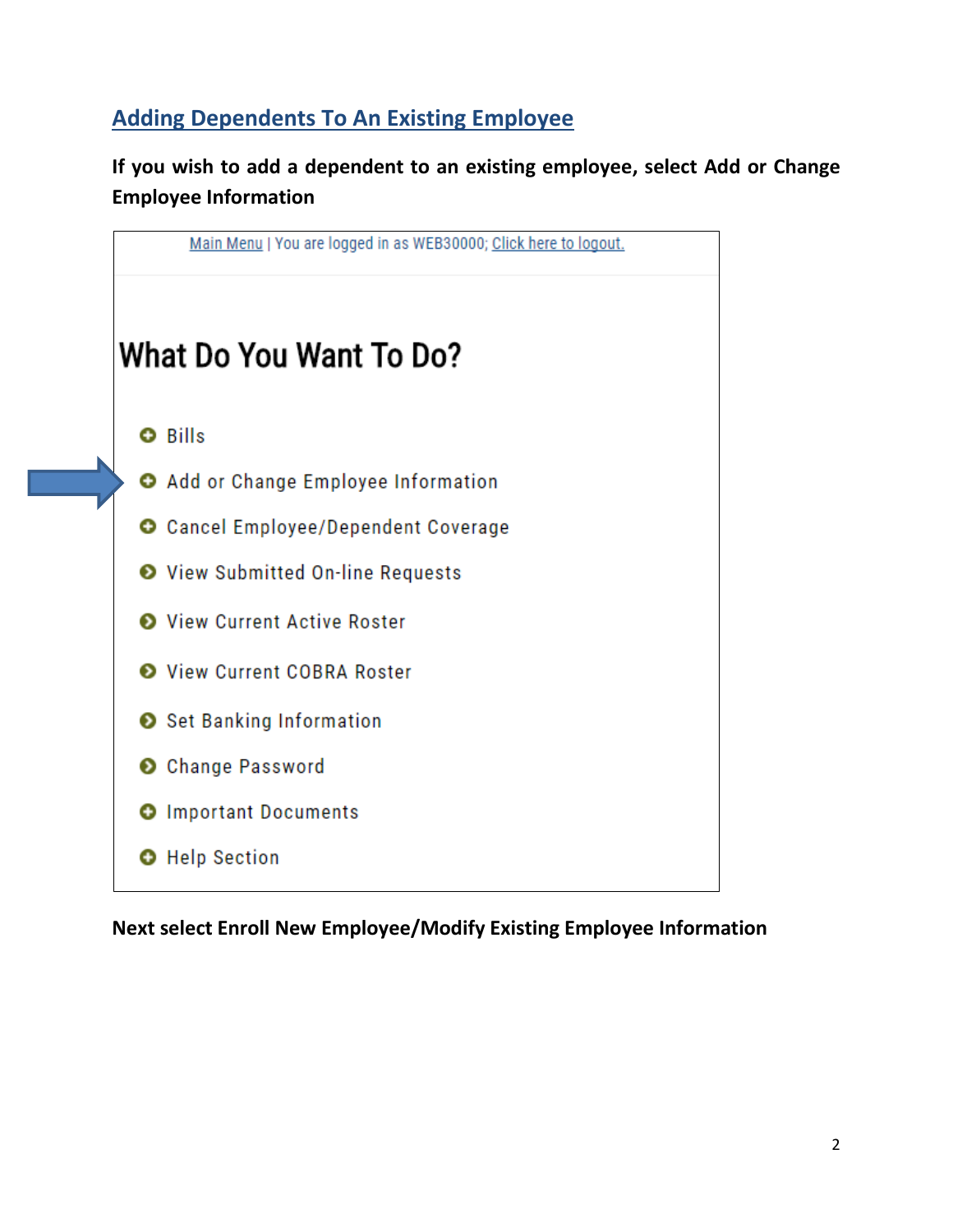

## **The following screen will appear, select begin**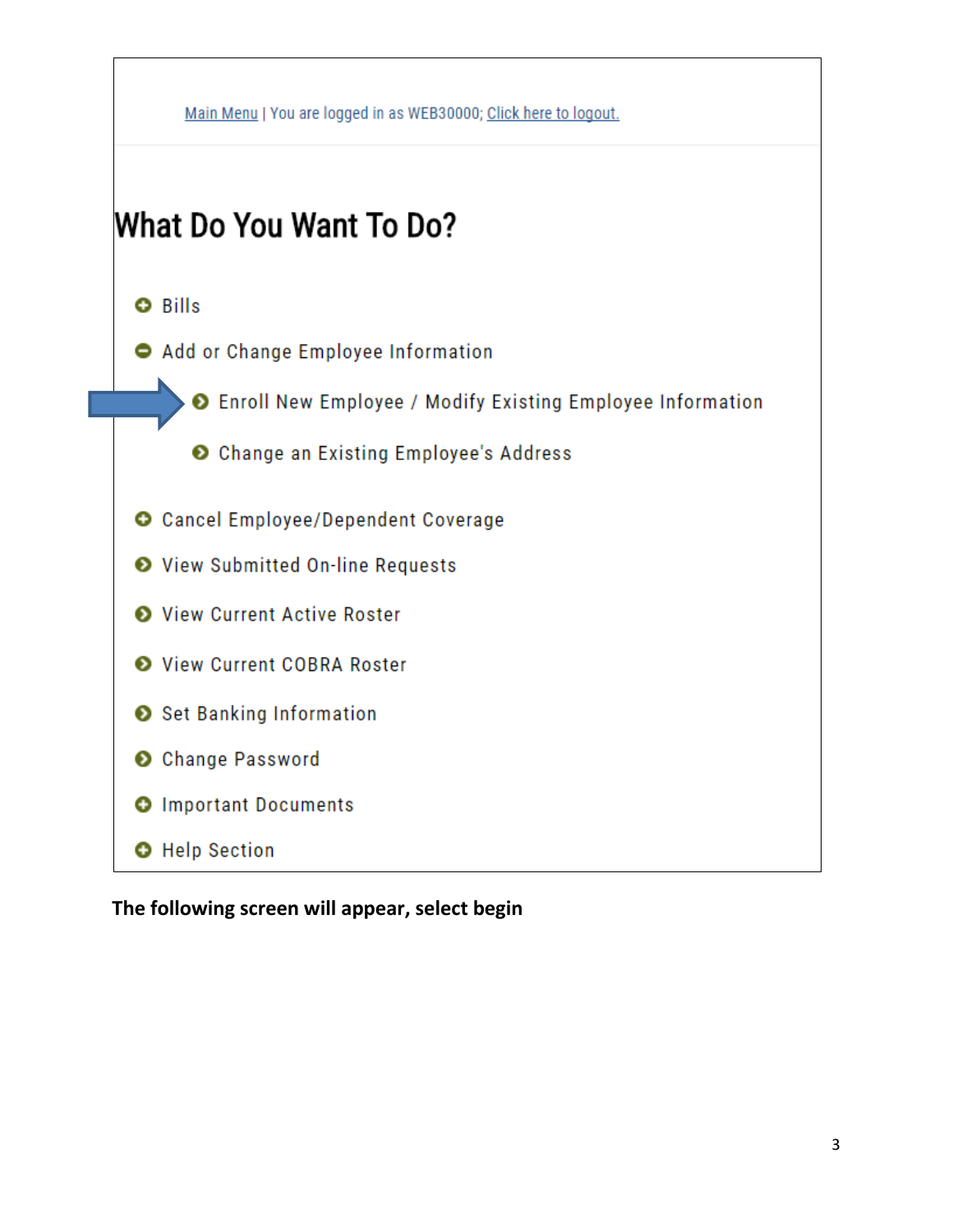| Main Menu   You are logged in as WEB30000; Click here to logout.                                                                                                                                                                                                     |  |
|----------------------------------------------------------------------------------------------------------------------------------------------------------------------------------------------------------------------------------------------------------------------|--|
| Add / Enroll / Modify Employees<br>Employers: with this form, you may enroll your new employee in benefits, or you may also use this form to make changes to existing employees.                                                                                     |  |
|                                                                                                                                                                                                                                                                      |  |
| Employers:                                                                                                                                                                                                                                                           |  |
| Before you begin, please gather all necessary information. You will not be able to save your progress and come back later, you must fill out and submit the form in the same session.                                                                                |  |
| You will be required to enter the employee's personal information, including: SSN, name, address, date of birth, and gender. You will also need to enter the employment information such as intended enrollment date, average<br>weekly hours, Division Number, etc. |  |
| <b>BEGIN</b>                                                                                                                                                                                                                                                         |  |

**Enter the social security number or the last name of the existing employee and select go. The following screen will appear with the employee information.** 

| Employee(s) Found<br>An employee was found. You can either edit this person or search again.          |             |  |  |             |  |
|-------------------------------------------------------------------------------------------------------|-------------|--|--|-------------|--|
| MIKE TEST (431-25-6001)                                                                               |             |  |  |             |  |
|                                                                                                       | <b>BACK</b> |  |  | <b>EDIT</b> |  |
| I your new employee in benefits, or you may also use this form to make changes to existing employees. |             |  |  |             |  |

**Select Edit. Then select the reason for the change from the drop down and tab over to enter the effective date.** 

**Select Continue**

**The following validation screen will appear:**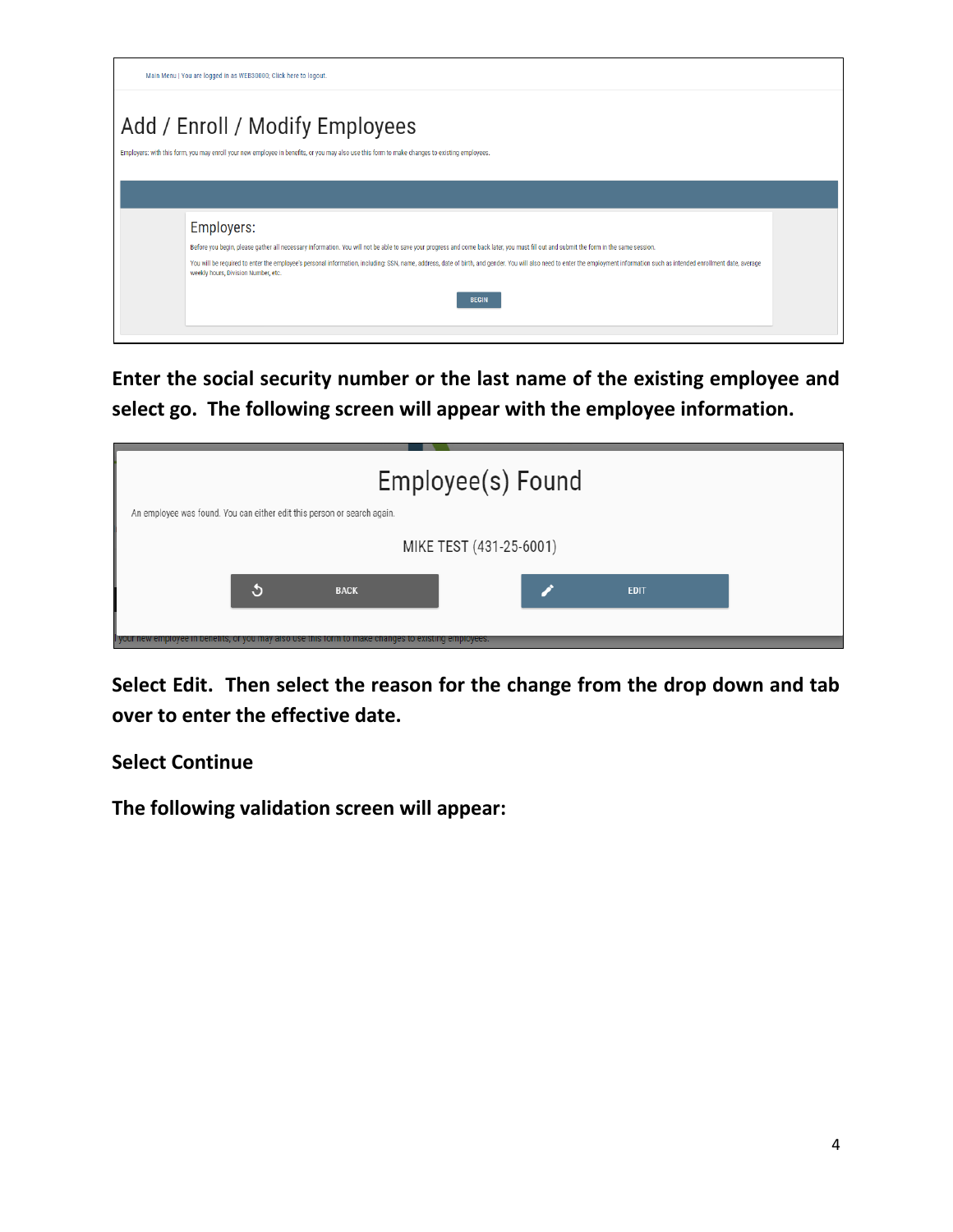| Add / Enroll / Modify Employees<br>Employers: with this form, you may enroll your new employee in benefits, or you may also use this form to make changes to existing employees. |                                                                                                                                                                                                                                                                                                                                                                                                                                              |  |  |  |  |
|----------------------------------------------------------------------------------------------------------------------------------------------------------------------------------|----------------------------------------------------------------------------------------------------------------------------------------------------------------------------------------------------------------------------------------------------------------------------------------------------------------------------------------------------------------------------------------------------------------------------------------------|--|--|--|--|
| Current selected member: MIKE TEST                                                                                                                                               | > <b>Census Info</b> > Employment Info > Dependents > Medical > COB > Beneficiaries > Review<br><b>Begin</b>                                                                                                                                                                                                                                                                                                                                 |  |  |  |  |
|                                                                                                                                                                                  | <b>Employee Information</b><br>Select the EDIT button below if changes need to be made. Otherwise, if all information is correct, select the CONTINUE button.<br>Member: MIKE TEST (M) - 431-25-6001<br>Date of Birth: 09/01/1977<br>Address:<br>1111 TEST AVE TEST CITY WA 98118 0000<br>Phone numbers:<br>$(H) - (111)$ 111-1111<br>(W) - No work phone number on file<br>(M) - No mobile number on file<br><b>Marital Status: Married</b> |  |  |  |  |
|                                                                                                                                                                                  | <b>EDIT</b><br><b>CONTINUE</b>                                                                                                                                                                                                                                                                                                                                                                                                               |  |  |  |  |

**Edit any information using the edit button as needed. Select continue. The following Employment Information Screen will appear:** 

|                                                                                                                           | Add / Enroll / Modify Employees                                                                                                                                                                                                                                             |                                     |                                    |  |  |  |  |
|---------------------------------------------------------------------------------------------------------------------------|-----------------------------------------------------------------------------------------------------------------------------------------------------------------------------------------------------------------------------------------------------------------------------|-------------------------------------|------------------------------------|--|--|--|--|
|                                                                                                                           |                                                                                                                                                                                                                                                                             |                                     |                                    |  |  |  |  |
|                                                                                                                           | Employers: with this form, you may enroll your new employee in benefits, or you may also use this form to make changes to existing employees.                                                                                                                               |                                     |                                    |  |  |  |  |
|                                                                                                                           | Current selected member: MIKE TEST                                                                                                                                                                                                                                          |                                     |                                    |  |  |  |  |
| <b>Employment Info</b> > Dependents > Medical > COB > Beneficiaries > Review<br>Census Info $\rightarrow$<br><b>Begin</b> |                                                                                                                                                                                                                                                                             |                                     |                                    |  |  |  |  |
|                                                                                                                           | <b>Employment Information</b>                                                                                                                                                                                                                                               |                                     |                                    |  |  |  |  |
|                                                                                                                           | Select the "edit" button below to add or update employment information as needed. Please note that Original Hire Date, Average Weekly Hours, and Class / Probation Code are required fields and must be completed.<br>Complete Division Code as applicable to your company. |                                     |                                    |  |  |  |  |
|                                                                                                                           | <b>Employment Data</b>                                                                                                                                                                                                                                                      |                                     |                                    |  |  |  |  |
|                                                                                                                           | Intended Effective Date:<br>10/01/2017                                                                                                                                                                                                                                      | Group:<br><b>TEST EMPLOYER</b>      | Average Weekly Hours:<br>40.00     |  |  |  |  |
|                                                                                                                           | <b>Division Number:</b><br>Division number is optional.                                                                                                                                                                                                                     | Original Hire Date:<br>08/01/2017   | Class/Probation Code:<br>$1 - ALL$ |  |  |  |  |
|                                                                                                                           | PT to FT date:<br>Not on file.                                                                                                                                                                                                                                              | <b>Rehire Date:</b><br>Not on file. |                                    |  |  |  |  |
|                                                                                                                           | <b>EDIT</b>                                                                                                                                                                                                                                                                 |                                     | <b>CONTINUE</b>                    |  |  |  |  |

**Select continue. The Dependent Screen will now appear- Select Add**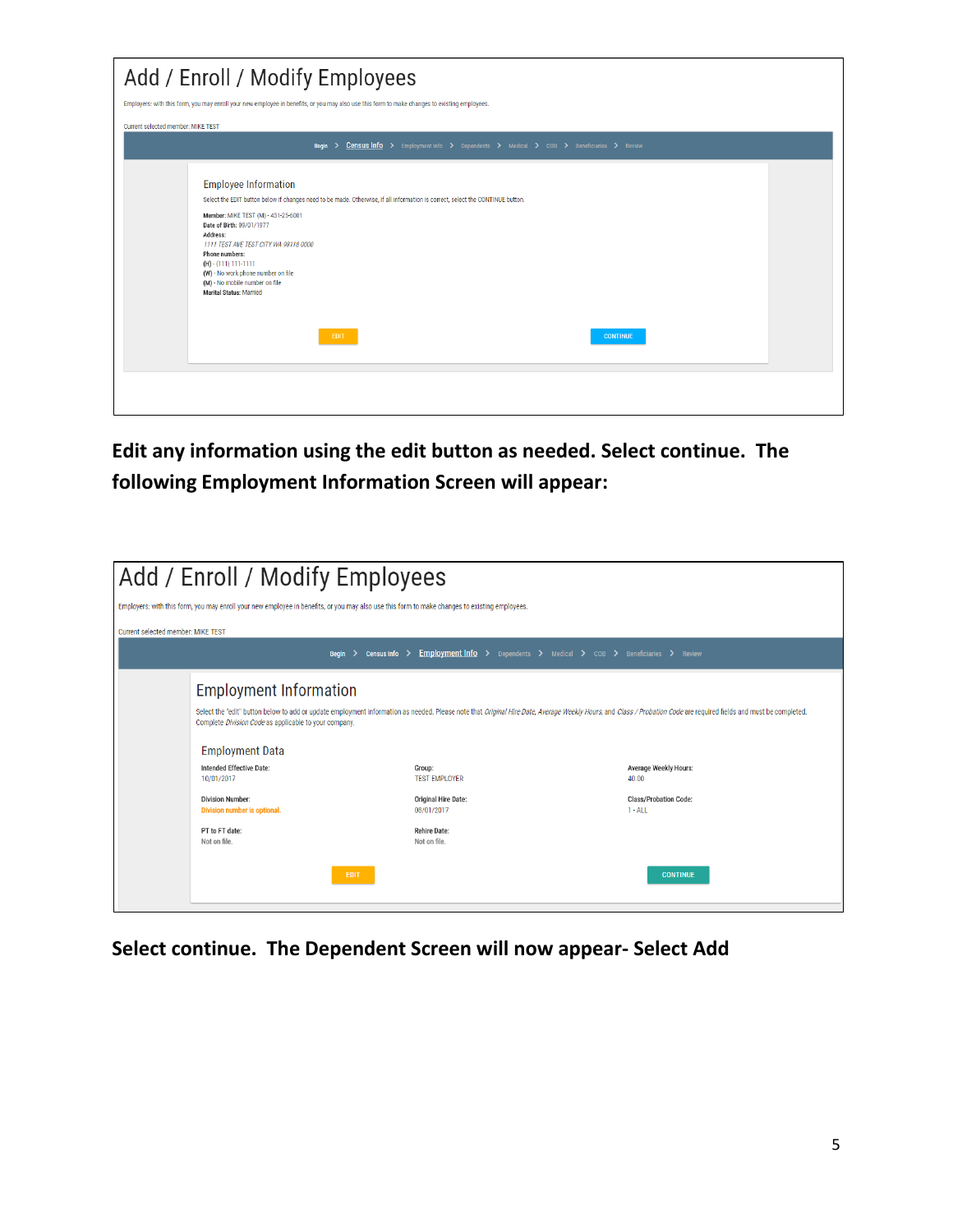| Add / Enroll / Modify Employees<br>Employers; with this form, you may enroll your new employee in benefits, or you may also use this form to make changes to existing employees.                                                                                                                                                                                                                                      |                 |  |  |  |  |
|-----------------------------------------------------------------------------------------------------------------------------------------------------------------------------------------------------------------------------------------------------------------------------------------------------------------------------------------------------------------------------------------------------------------------|-----------------|--|--|--|--|
| Current selected member: MIKE TEST                                                                                                                                                                                                                                                                                                                                                                                    |                 |  |  |  |  |
| <b>Dependents</b> > Medical > COB > Beneficiaries > Review<br>Census Info $\geq$ Employment Info $\geq$<br><b>Begin</b>                                                                                                                                                                                                                                                                                               |                 |  |  |  |  |
| Dependents on file:                                                                                                                                                                                                                                                                                                                                                                                                   | <b>ADD</b>      |  |  |  |  |
| Instructions: the employee's dependents are listed here.<br>You will choose who will be enrolled under the available group(s) in another section.<br>Click the ADD button to add a new dependent. Click on the edit $(\triangle)$ icon to edit information.<br>Newly added dependents can be deleted by clicking the delete ( $\blacksquare$ ) icon.<br>Dependents not covered under any group(s) will be terminated. |                 |  |  |  |  |
| CONNIE TEST (121-21-2121)<br>E.<br><b>Relation: Wife</b><br>Marriage Date: 06/22/1994<br>Date of Birth: 11/02/1972<br>Effective Date: 10/01/2017                                                                                                                                                                                                                                                                      |                 |  |  |  |  |
|                                                                                                                                                                                                                                                                                                                                                                                                                       | <b>CONTINUE</b> |  |  |  |  |

## **The following screen will appear:**

| and or Edit a Dependent |                    |            |              |        |                 |
|-------------------------|--------------------|------------|--------------|--------|-----------------|
| First<br>BABY           | Middle             |            | Last<br>TEST |        |                 |
| SSN                     |                    | DOB        |              |        |                 |
| 333-33-3333             |                    | 08/26/2017 |              |        |                 |
| Gender<br>Female        | $\pmb{\mathrm{v}}$ | Phone      |              |        |                 |
| Relationship            |                    |            |              |        |                 |
| Daughter<br>۷.          |                    |            |              |        |                 |
|                         |                    |            |              |        |                 |
|                         |                    |            |              |        |                 |
|                         |                    |            |              |        |                 |
|                         |                    |            |              | CANCEL | <b>CONTINUE</b> |

**Complete the information and select continue. The following confirmation page will appear displaying all dependents for the employee:**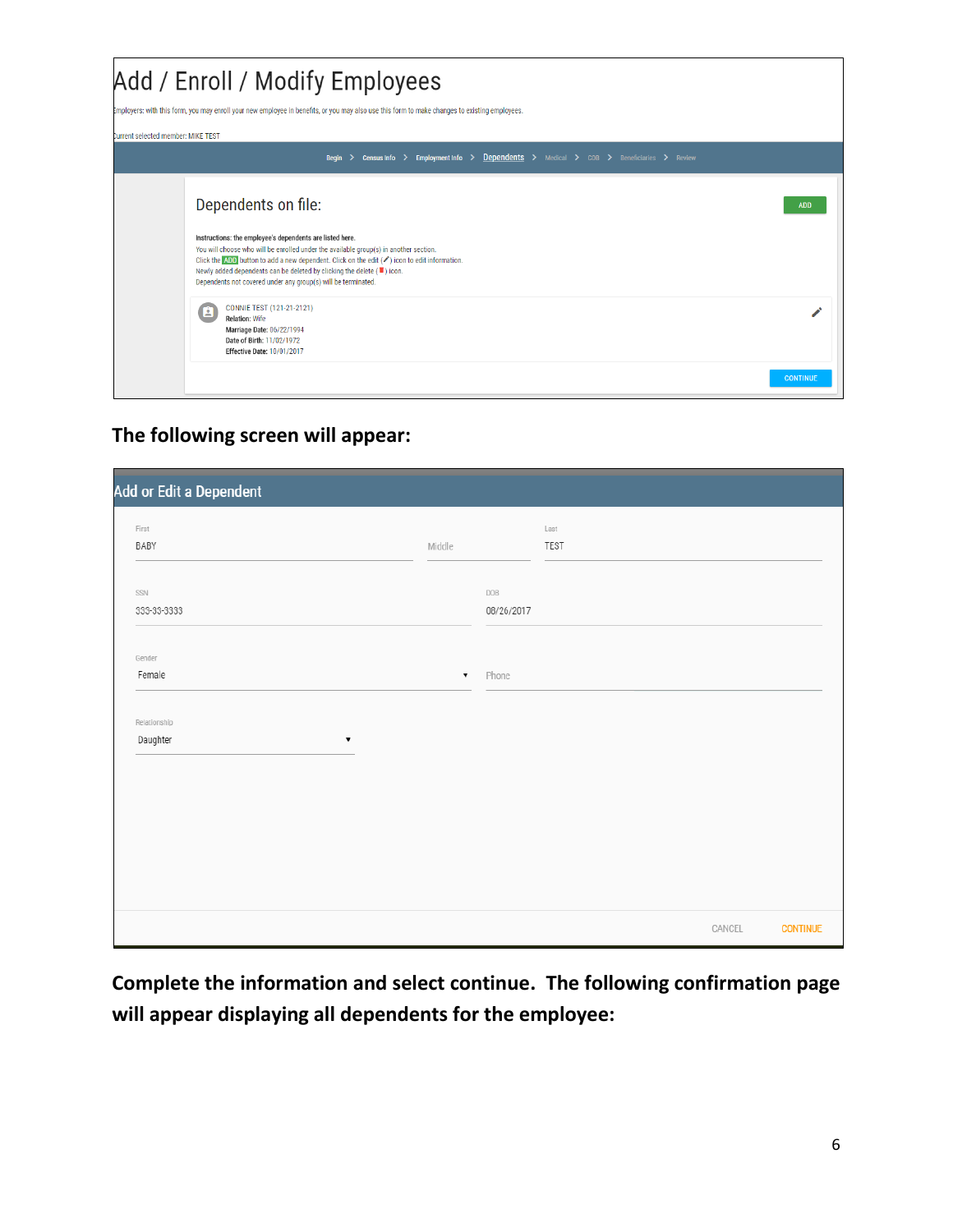

**Edit any information as needed using the pencil icon, then select continue. Next you will select the coverages the employee wishes to enroll the dependent in. From the coverage screen, check the box for any dependents to be covered(if the box is already checked the dependent is already enrolled). Then select continue.**

| I no longer wish to enroll in this coverage. |                                                                                                                                                                                                                                                                                                                                |
|----------------------------------------------|--------------------------------------------------------------------------------------------------------------------------------------------------------------------------------------------------------------------------------------------------------------------------------------------------------------------------------|
|                                              | Medical Coverage Information                                                                                                                                                                                                                                                                                                   |
|                                              | Select one option from each category. An option will be automatically selected if the employee had coverage in the previous year or if it is the only option in the category.                                                                                                                                                  |
|                                              | Medical (selectione)                                                                                                                                                                                                                                                                                                           |
|                                              | <b>M40</b>                                                                                                                                                                                                                                                                                                                     |
|                                              | BLIFE - Member only benefit (select one)                                                                                                                                                                                                                                                                                       |
|                                              | <b>BASIC LIFE 15,000</b>                                                                                                                                                                                                                                                                                                       |
|                                              |                                                                                                                                                                                                                                                                                                                                |
|                                              | <b>Select Covered Dependents</b>                                                                                                                                                                                                                                                                                               |
|                                              | Listed below are dependents that will be enrolled in this group. If dependents were previously enrolled in this group, they must remain enrolled until a "Dependent Cancellation Form" is submitted and accepted. Newly added<br>dependents and dependents not enrolled in this group can be enrolled or unenrolled as needed. |
| CONNIE TEST                                  |                                                                                                                                                                                                                                                                                                                                |
| $\checkmark$<br><b>BABY TEST</b>             |                                                                                                                                                                                                                                                                                                                                |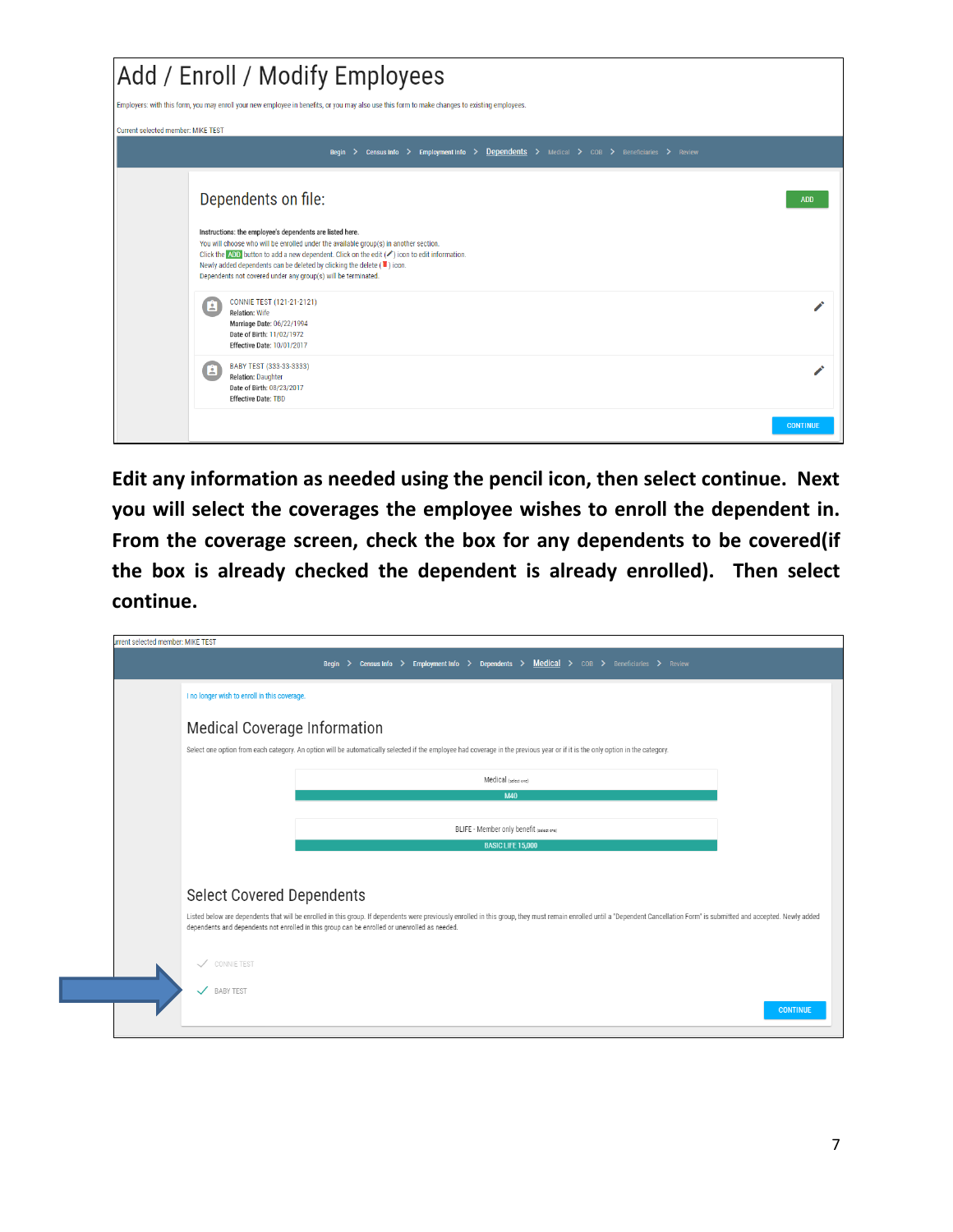**Please note that if more than one type of coverage is offered-separate screens will appear and you will need to enroll the dependent in each type of coverage seperately as appropriate.**

**Once the enrollment selection is made- the previous coverage screen will appear. Answer the question as appropriate and complete the information.**

**The beneficary screen will then appear- select continue.**

**Next the confirmation page will appear- validate all the information is correct, then authorize the submission and enter your name in the submitted by section and select submit.**